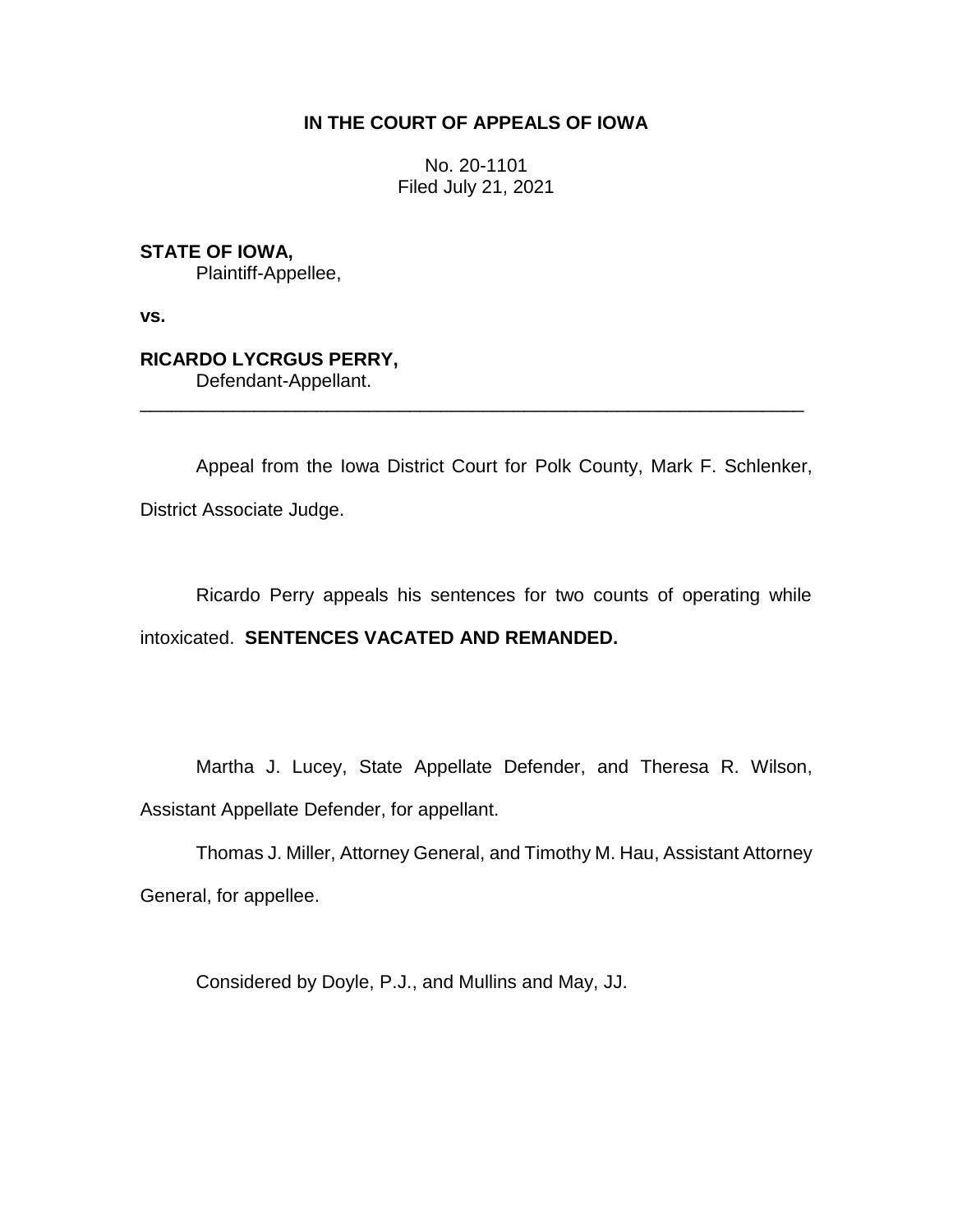#### **DOYLE, Presiding Judge.**

Following his guilty pleas, Ricardo Perry appeals his sentences for two counts of operating while intoxicated (OWI).<sup>1</sup> Perry contends the sentencing court referred to facts not admitted or proven, abused its discretion in sentencing Perry to prison, and failed to give his counsel an opportunity to present a sentencing recommendation. Since the sentencing court referred to facts not admitted or proven, we vacate Perry's sentences and remand to the district court for resentencing before a different judge.

# **I. Facts and Procedural history.**

 $\overline{a}$ 

Perry was charged by trial information with operating while intoxicated, second offense. A few weeks later, he was again charged with operating while intoxicated, second offense. By paper plea, he pled guilty to both offenses. In each plea, Perry admitted to "operat[ing] a motor vehicle in Polk County, Iowa, while under the influence of an alcoholic beverage with BAC over .08." He waived his right to be present at the plea proceeding and waived his right to a record of the proceeding. The plea court accepted the pleas and set sentencing for a later date. $2$  A virtual video sentencing hearing was held. The prosecutor made his

<sup>&</sup>lt;sup>1</sup> "lowa Code section 814.6(1)(a)(3) [(2020)] provides a defendant may appeal as a matter of right from a conviction entered upon a guilty plea only when the conviction is for a class 'A' felony or the defendant establishes good cause." *State v. Boldon*, 954 N.W.2d 62, 68 (Iowa 2021). "[G]ood cause exists to appeal from a conviction following a guilty plea when the defendant challenges his or her sentence rather than the guilty plea." *State v. Damme*, 944 N.W.2d 98, 105 (Iowa 2020).

 $2$  Even though the written pleas lack any statement by Perry accepting the minutes of evidence to be true, the orders accepting each plea state: "Based on the statements of the defendant, statements of the prosecutor, and the minutes of testimony accepted as true by the defendant and considered by the court, the plea has a factual basis and is knowingly, voluntarily and intelligently made."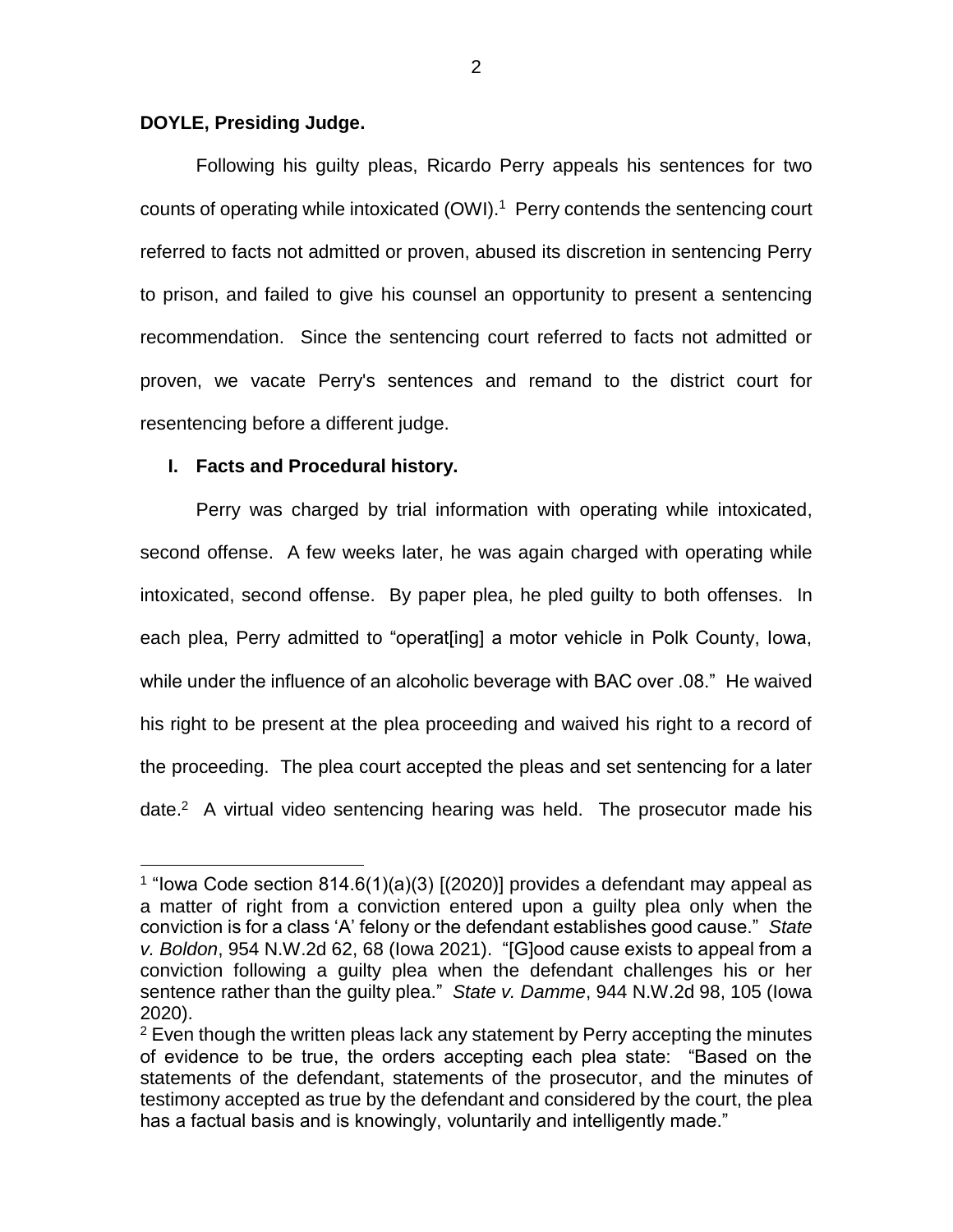sentencing recommendation, two mitigation witnesses testified on behalf of Perry,

and Perry made his allocution. Before sentencing Perry, the court made these

comments:

THE COURT: I reviewed the files on these. I note the first one was a [.]138 test on the Datamaster. I read through the complaint led to the circumstances regarding the stop, and I've looked at the complaint in the second one too. And I believe in the first one he was in an automobile. The second one he was on a Harley motorcycle. He tested .894, still above the legal limit. On that one I note that on that one he dumped the motorcycle in the driveway. I assume that's what the insurance claim or the no insurance is about. [Prosecutor], is there any indication of any damage other than to possibly his own vehicle?

[PROSECUTOR]: I looked at the files prior, Judge, but I don't see anything that would indicate a restitution claim or damage elsewhere.

THE COURT: . . . Okay, the complaint in the other charge, as I said, indicates that he dumped the vehicle he was driving or turned it over, but I don't see any complaint that holds another vehicle although I note the officer talks about a high rate of speed and spacing of the vehicles in front of a no passing zone. And there was another no passing zone which is to be dismissed. The officer's complaint talks about possibly trying to evade him. I'm not really concerned with it and not really placing that much on that. What I'm really looking at is the fact he picked up another OWI within three weeks of getting one, and it's an OWI second where he's facing two years in prison and putting himself at risk. And if he was to participate in taking care of his family, getting killed in a motorcycle accident really isn't going to help much. I've been doing this 40 years and seen people get multiple OWIs in a short time period. And it seems to me that the real focus is the need for counseling and getting conduct change here for the health and safety of the defendant as well as the public. So what concerns me is the county attorney said the fact that these were committed in such a short time period, that does concern me. I understand he's needed at home. How old are you, Mr. Perry?

THE DEFENDANT: 42.

THE COURT: You have a lot of years ahead of you, and you need to take care of yourself a little better than what you have. I heard the county attorney talk about the other history of things that are out of state charges and recent charges. I'm really mostly concerned with these two charges. And I understand you've made some bad decisions in the past. I'm a little concerned about the assault charge. Those usually catch my attention, but we're not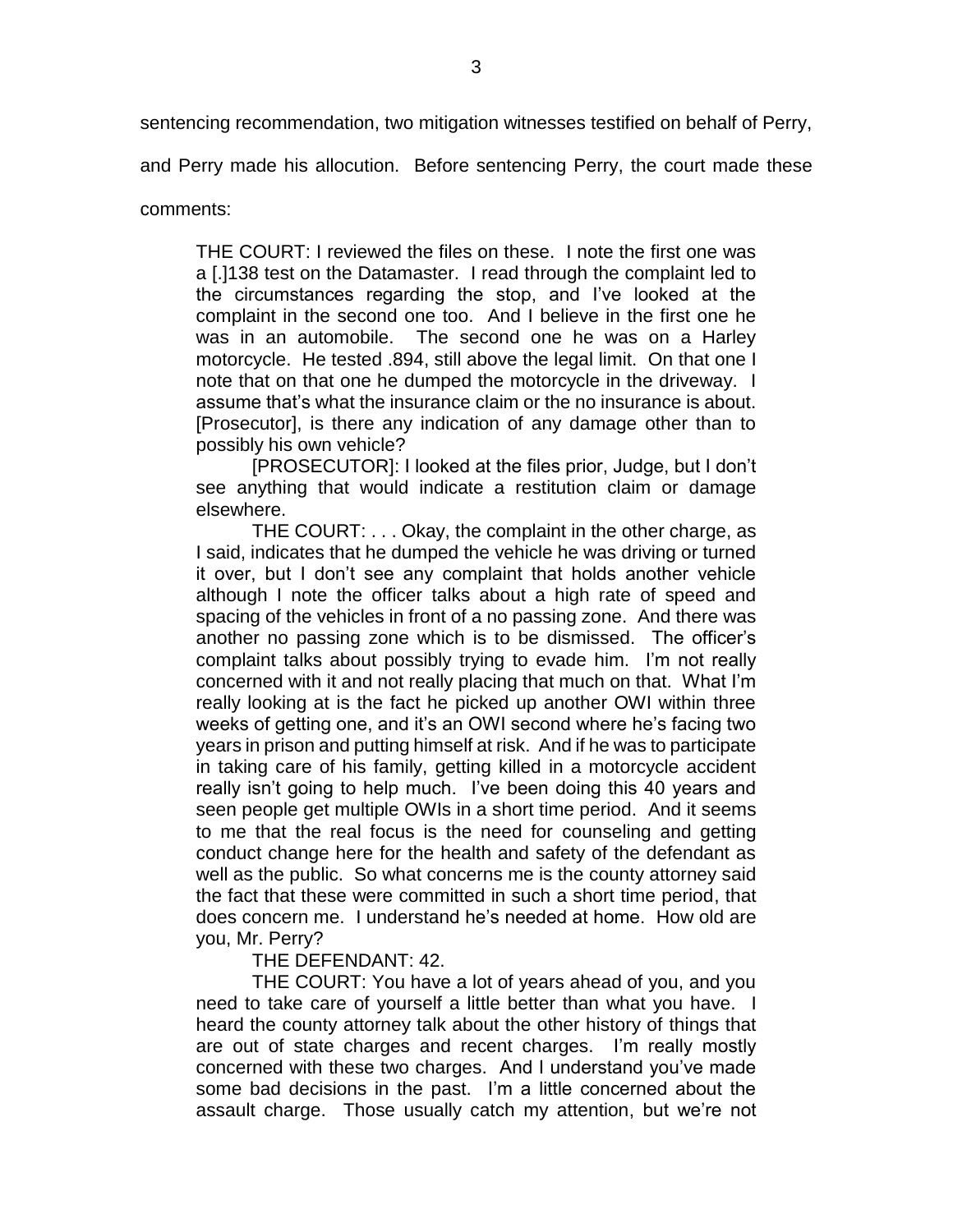talking about assault, we're talking about OWIs and two in short order. The county attorney in his recommendation is giving you a considerable break just in his recommendation by recommending concurrent not consecutive because of two different offenses and could have definitely easily ask as a condition the court to make them consecutive. They aren't related. They aren't really close in time other than three weeks apart. It's not like a few hours apart. So I think the court would be well within its right to sentence you to consecutive sentences. I really think you need to take a very serious look at your drinking problem you say you have, but this is pretty serious and serious from a public standpoint.

So, Mr. Perry, I'm going to follow the State's recommendation and order that you be confined to the custody of the department of corrections for two years on each offense, and that those sentences, however, run consecutively. Following the county attorney's recommendations I'm not going to make them—make them run consecutive. If I said consecutive—concurrently not consecutively.

Perry appeals from the sentences imposed.

# **II. Standard of Review.**

We review a sentence imposed by the district court for errors at law. Iowa

R. App. P. 4. *State v. Grandberry*, 619 N.W.2d 399, 401 (Iowa 2000). We will not upset a sentence on appellate review unless the defendant shows an abuse of trial court discretion or a defect in the sentencing procedure, such as trial court consideration of impermissible factors. *Id*.

### **III. Analysis**

Perry contends the sentencing court considered facts not admitted or proven. He asks us to vacate his sentence and remand for resentencing before a different judge.

"The sentencing court should only consider those facts contained in the minutes that are admitted to or otherwise established as true." *State v. Gonzalez*, 582 N.W.2d 515, 517 (Iowa 1998) (quoting *State v. Black*, 324 N.W.2d 313, 316 (Iowa 1982)). "Where portions of the minutes are not necessary to establish a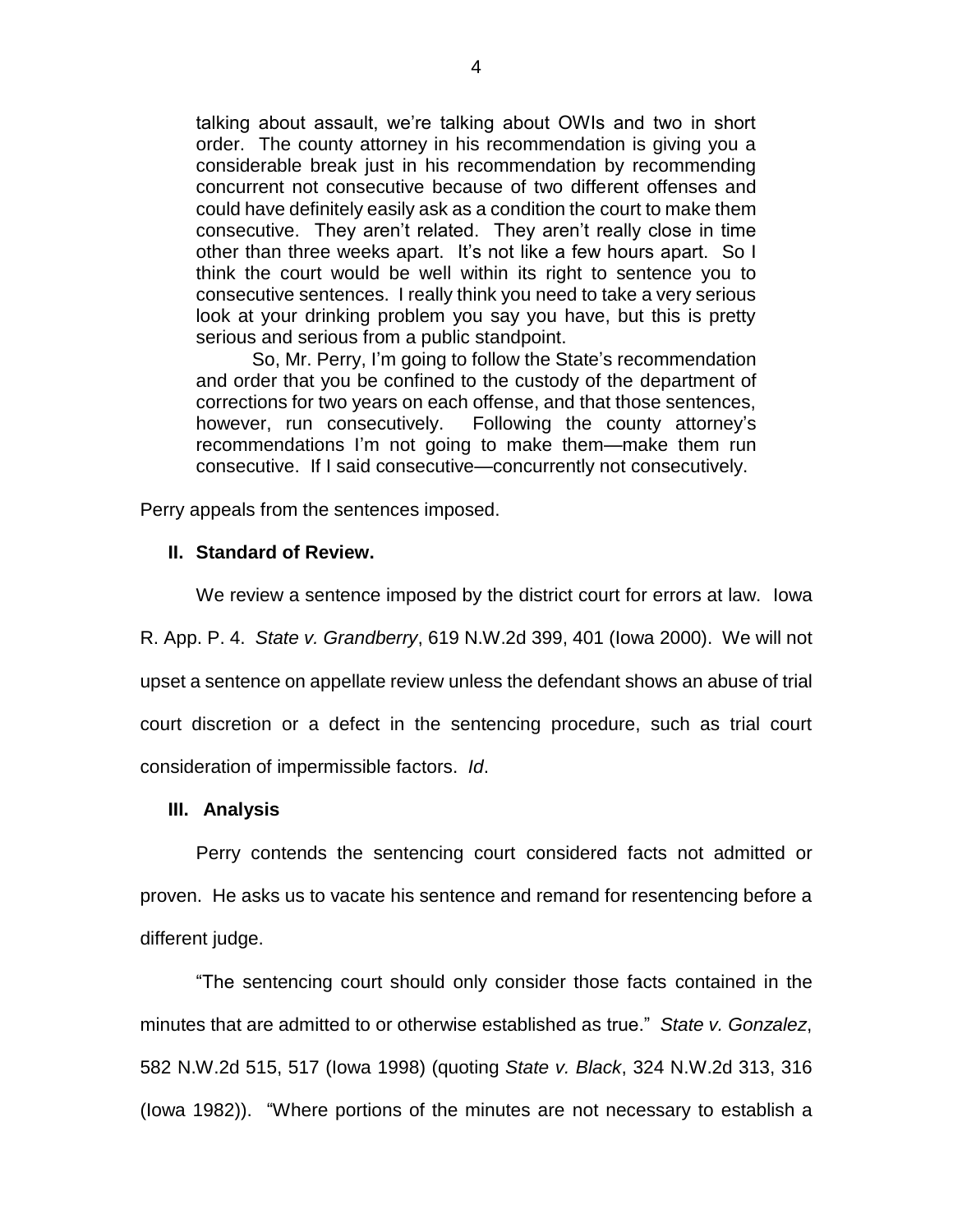factual basis for a plea, they deemed denied by the defendant and are otherwise

unproved and a sentencing court cannot consider or rely on them." *Id*.

The crux of Perry's argument is that he did not admit to facts outside the

elements of the offense. He only admitted to "operat[ing] a motor vehicle in Polk

County, Iowa, while under the influence of an alcoholic beverage with BAC over

.08." He did not accept as true the minutes of evidence or any attachments to

them. Even so, the sentencing court referred to the criminal complaints:

THE COURT: On that one I note that on that one he dumped the motorcycle in the driveway. I assume that's what the insurance claim or the no insurance is about. [Prosecutor], is there any indication of any damage other than to possibly his own vehicle?

[PROSECUTOR]: I looked at the files prior, Judge, but I don't see anything that would indicate a restitution claim.

THE COURT: . . . Okay, the complaint in the other charge, as I said, indicates that he dumped the vehicle he was driving or turned it over, but I don't see any complaint that holds another vehicle although I note the officer talks about a high rate of speed and spacing of the vehicles in front of a no passing zone. And there was another no passing zone which is to be dismissed. The officer's complaint talks about possibly trying to evade him. I'm not really concerned with it and not really placing that much on that . . . .

. . . . THE COURT: . . . . I heard the county attorney talk about the other history of things that are out of state charges and recent charges. I'm really mostly concerned with these two charges. And I understand you've made some bad decisions in the past. I'm a little concerned about the assault charge. Those usually catch my attention, but we're not talking about assault . . . .

The district court is restricted to reliance on only facts that are admitted or otherwise established as true. *Gonzalez*, 582 N.W.2d at 317. The law is clear about consideration of impermissible sentencing factors, they should not be considered during sentencing. *State v. Lovell*, 857 N.W.2d 241, 242 (Iowa 2014). The district court mentioned impermissible sentencing factors before sentencing Perry—Datamaster test results, dumped motorcycle, high rate of speed, spacing